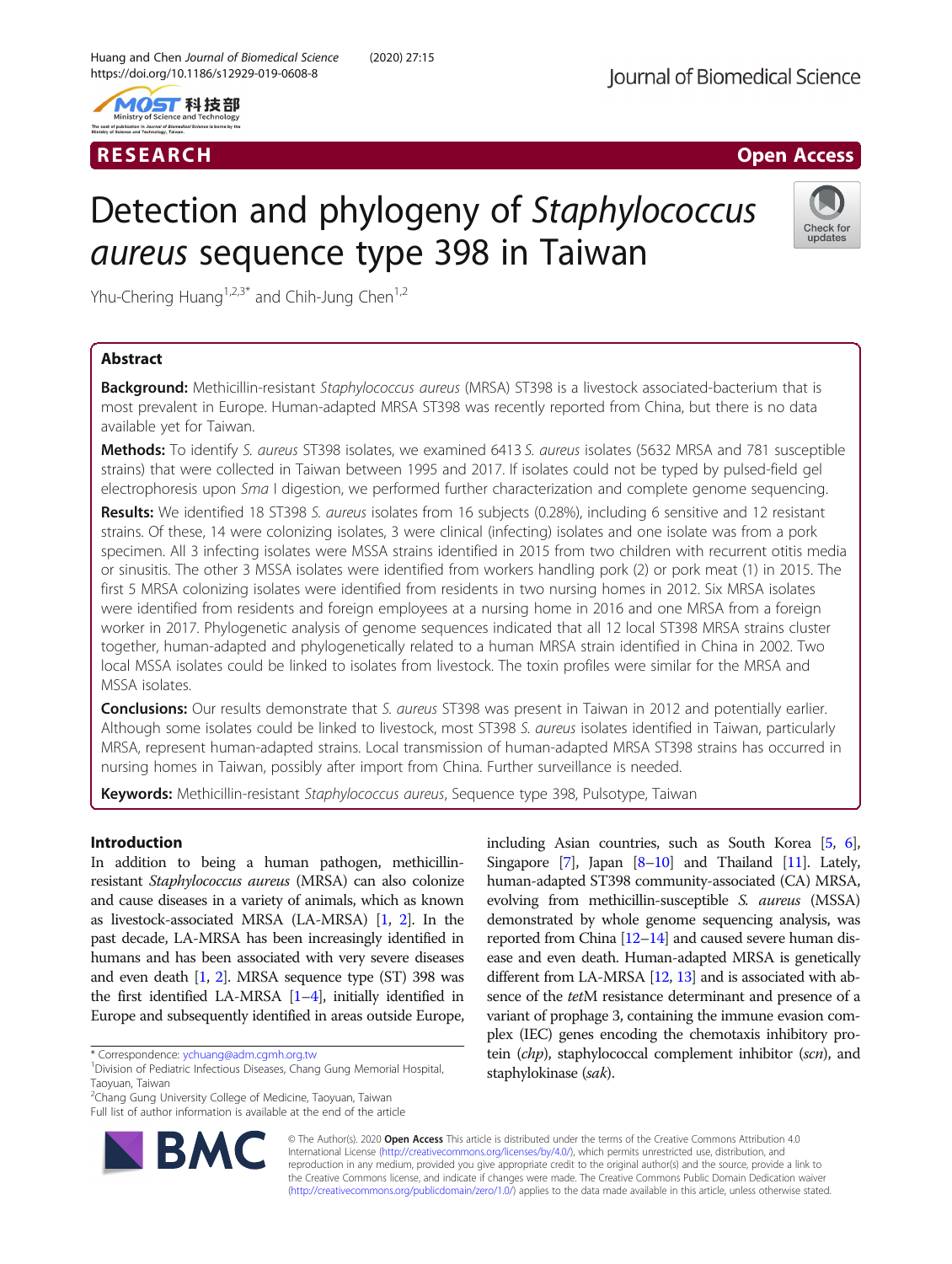In Taiwan, MRSA was first documented in early 1980s and rapidly increased in 1990s [[15](#page-7-0)]. In contrast to a declining trend of HA-MRSA incidence observed in 2000s, CA-MRSA infections have been increasingly reported, particularly in pediatric patients [\[15](#page-7-0)–[17](#page-7-0)]. LA-MRSA was also identified from pigs and humans recently and caused minor to life-threatening human infections [[18](#page-7-0)]. Most LA-MRSA in Taiwan belonged to ST9 while ST398 was not specifically reported yet [\[15](#page-7-0)–[18](#page-7-0)]. Recently, we identified five MRSA ST398 isolates in a survey for MRSA carriage in nursing homes in 2012 [\[19](#page-7-0)], prompting our study on this strain in Taiwan to figure out the perspective of MRSA ST398 in Taiwan. Herein, we report the detection, and phylogenetic analysis of ST 398 S. aurues isolates identified in our laboratory in Taiwan as well as the epidemiologic information of these isolates.

# Methods

For surveillance of molecular epidemiology of S. aureus, we collected and molecularly characterized (at least by pulsed-field gel electrophoresis (PFGE)) a total of 6413 S. aureus isolates (MRSA, 5632 and MSSA, 781) island-wide in Taiwan between 1995 and 2017 in our laboratory, which is located at Chang Gung Memorial Hospital (CGMH). Identification of Staphylococcus aureus was confirmed by the conventional methods according to Clinical and Laboratory Standards Institute (CLSI) guidelines [[20](#page-7-0)]. MRSA was screened by cefoxitin disc first and confirmed by the detection of mecA gene. The distribution of these MSSA and MRSA isolates stratified by identified years and sources is shown in Table 1. In addition to CGMH, the isolates were also collected from at least 10 hospitals in Taiwan. Of 105 non-human MRSA isolates, 93 isolates were from pigs, 9 from the environmental objects, 2 from the bus and one from the pork. Of 15 non-human MSSA isolates, 10 isolates were from the bus and 5 from the pork. The clinical (infecting) isolates were identified from any body site, and by epidemiologic criteria, around 460 isolates were community-associated (without risk factors for MRSA acquisition) while - than 90% of the remaining 2592 isolates were estimated to be healthcare-associated. Among the 2580 MRSA colonizing isolates, 1632 isolates (63%) were identified from children  $<$  18 years of age, including infants hospitalized in neonatal intensive care units (NICUs), neonates in nurseries, children for well baby clinic visits, school children and case patients, while 838 isolates were from adult patients, parturient mothers and elderly stayed in nursing homes. Forty-five percent of the 2580 MRSA colonizing isolates were identified from the subjects without risk factors for MRSA acquisition.

# Identification and characterization of S. aureus ST398 isolates

Because ST398 S. aureus cannot be digested by SmaI on pulsed-field gel electrophoresis (PFGE), we first examined the isolates which could not be digested by SmaI to identify potentially ST398 S. aureus isolates. For those not typeable by SmaI digested PFGE, we performed multilocus sequence typing (MLST) to confirm the isolates to be ST398 or not. For ST398 S. aureus isolates, we performed further characterizations, including staphylococcal cassette chromosomal typing (SCC*mec*), spa typing, and detection of Panton-Valentine leukocidin (PVL) genes and some other toxin genes. All the methods were performed according to the procedures described elsewhere [\[19](#page-7-0), [21,](#page-7-0) [22](#page-7-0)]. The antibiotic susceptibility test was performed on Mueller–Hinton agar with disk-diffusion method according to the CLSI guidelines [\[20](#page-7-0)] and included teicoplanin, linezolid, fusidic acid, trimethoprim/sulfamethoxazole, ciprofloxacin, doxycycline, erythromycin, clindamycin and penicillin. The susceptibility to vancomycin was determined by minimal inhibition concentration.

# Whole genome sequencing (WGS) and phylogenetic analysis

All the ST398 S. aureus isolates identified were subjected to whole genome sequencing (WGS), which was

Table 1 Distribution of methicillin-resistant Staphylococcus aureus and methicillin-susceptible Staphylococcus aureus collected islandwide between 1995 and 2017 and molecularly characterized in Chang Gung Memorial Hospital, stratified by identified years and sources

| Period/<br>population | MRSA No. (%) |            |           | MSSA No. (%) | Total No.    |          |           |
|-----------------------|--------------|------------|-----------|--------------|--------------|----------|-----------|
|                       | Clinical     | Colonizing | Subtotal  | Clinical     | Colonizing   | Subtotal | $(\% )$   |
| 1995-2004             | 307          | 502        | 1809 (32) | 51           | $\mathbf{0}$ | 51(6.5)  |           |
| 2005-2010             | 1102         | 1435       | 2537 (45) | 6            | 311          | 317(41)  | 2854 (45) |
| 2011-2017             | 643          | 643        | 1286 (23) | 190          | 223          | 413 (53) | 1699 (26) |
| Total                 | 3052 (54)    | 2580 (46)  | 5632      | 247 (32)     | 534 (68)     | 781      | 6413      |
| Pediatric             | 980          | 1632       | 2612 (46) | 184          | 218          | 402      | 3014 (47) |
| Adults                | 334          | 838        | 1172 (21) | 12           | 301          | 313      | 1485 (23) |
| Unclassified          | $1738^a$     | 5          | 1743 (31) | 51           | $\mathbf{0}$ | 51       | 1794 (28) |
| Non-human             | 0            | 105        | 105(1.9)  | 0            | 15           | 15       | 120 (1.9) |

<sup>a</sup>We estimated more than 90% of the isolates were from adult patients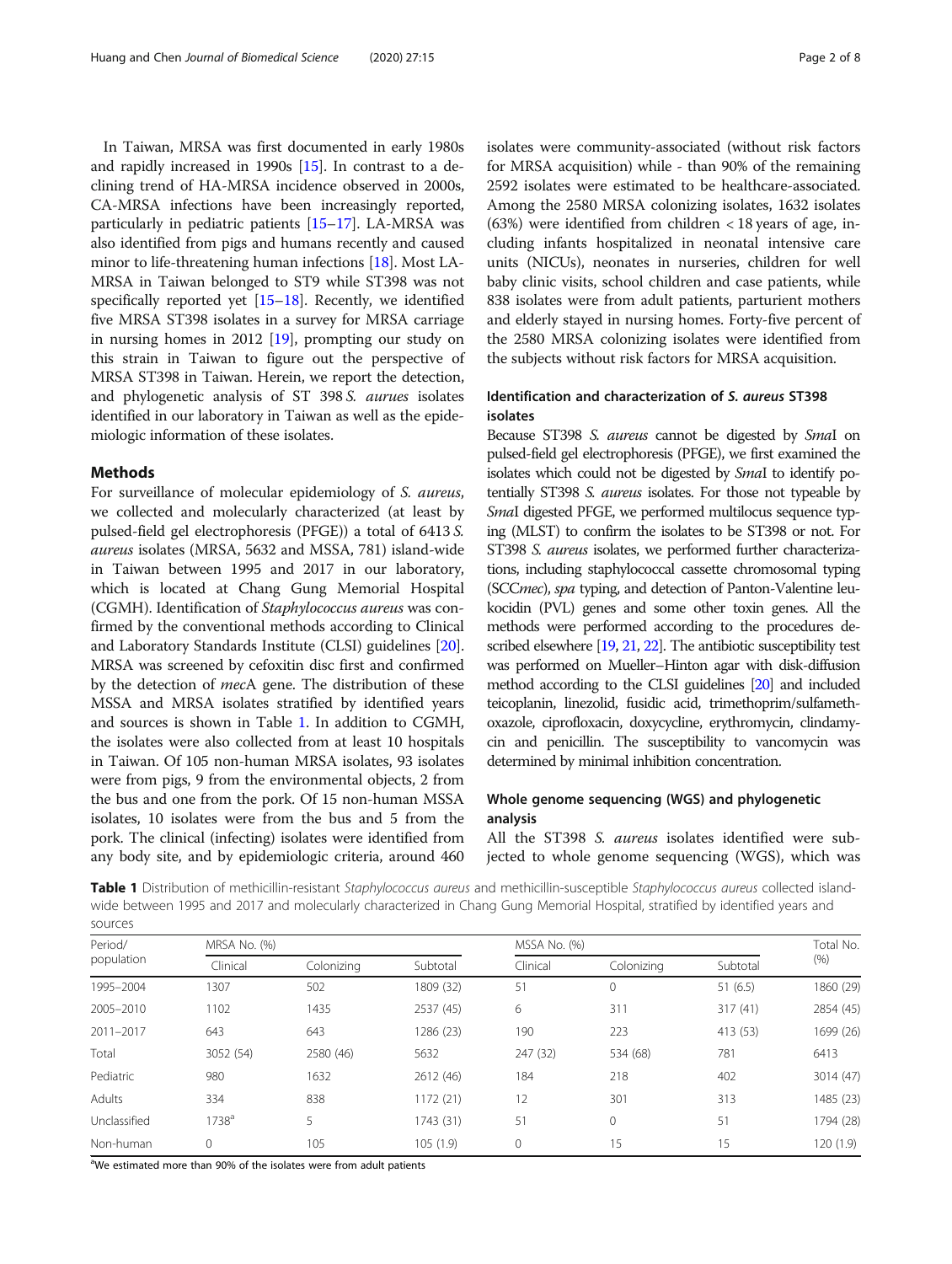performed on an Illumina MiSeq sequencer (Illumina, San Diego, CA, USA) [[23\]](#page-7-0) and the results were deposited at DDBJ/ENA/GenBank under the accession PRJNA554199. The multi-alignment of the core genomes was conducted with the Mauve procedure and the multi-alignment file was subsequently used for maximum likelihood phylogeny construction of the ST398 strains based on the single nucleotide polymorphisms (SNPs) outside of the potential recombination regions with the gubbins procedure [\[24,](#page-7-0) [25](#page-7-0)]. The length of the alignment was 2,561,981 bp and the SNP numbers for the isolates are shown in Fig. [2.](#page-5-0) The resistance and the virulence genes carried by the local ST398 strains were detected by the srst2 software using the ARG-ANNOT database and VFDB ([http://www.mgc.ac.cn/VFs\)](http://www.mgc.ac.cn/VFs), respectively [[26,](#page-7-0) [27](#page-7-0)]. The final phylogenetic tree and the data of carried resistance and virulence genes were input into Interactive Tree Of Life (http://itol. embl.de) for further annotation.

To clarify the genetic relatedness of the strains in Taiwan and global isolates, 87 published whole genome sequences data of ST398 S. aureus strains were downloaded from the GenBank database and included for analysis. In addition to the maximum likelihood phylogeny construction mentioned above, the Bayesian analysis of the molecular sequences using Markov chain Monte Carlo was performed with the BEAST procedure (v 1.10.4) to estimate the time to most common recent ancestor [\[28\]](#page-7-0). A HKY model with estimated base frequencies, strict clock type and constant size of tree prior was used. Three independent chains were run for 100 million generations and sampling every 1000 generations. The effect sample size values were checked by tracer (v1.7.1) and were greater than 200. A burn-in of 10 million states was removed from each of the three independent runs before combining the results from those runs with the logcombiner program (v 1.10.4) from the BEAST package. The final tree was output with Figtree ([https://github.com/rambaut/figtree/releases\)](https://github.com/rambaut/figtree/releases). The resistance and the virulence genes carried by the local ST398 strains were detected by the srst2 software using the ARG-ANNOT database and VFDB [\(http://www.mgc.ac.](http://www.mgc.ac.cn/VFs/) [cn/VFs/](http://www.mgc.ac.cn/VFs/).), respectively [\[26](#page-7-0), [27](#page-7-0)].

Clinical features and sources of the ST398 S. aurues isolates were retrospectively reviewed. This study was approved by Chang Gung Medical Foundation Institutional Review Board (IRB No.:201600069B0).

# Results

### Identifying ST398 S. aureus isolates in Taiwan

Among the pool of 6413 isolates, we identified 18 (0.28%) ST398 S. aureus isolates, including 12 MRSA and 6 MSSA. Only three MSSA isolates from two patients were clinical isolates, 14 isolates were colonizing isolates and one isolate was from the pork meat (nonhuman isolate. Both patients with infecting isolates were children; one 4-year-old girl (subject 10) had combined immunodeficiency and presented with recurrent otitis media; the other patient, a 2-year-old boy, manifested as sinusitis. Among the three colonizing MSSA isolates, two MSSA isolates were identified from two workers handling pork (one worked in a traditional wet market and the other worked in a supermarket), and one MSSA isolate from the pork meat in a supermarket. All 6 MSSA isolates were identified in 2015.

All of the 12 MRSA were colonizing isolates. Five MRSA isolates were identified from five residents in two nursing homes (NHs) in a survey conducted in 2012 for MRSA carriage among residents and health care workers (HCWs) in 14 nursing homes island-wide [\[15\]](#page-7-0). Six MRSA isolates were identified from two residents (patient 11 had two isolates identified in 2 different surveys) and three foreign nursing workers (from the Philippines) in one nursing home in a longitudinal surveys (totally four surveys) conducted in 2016 for MRSA carriage among residents and HCWs in four NHs in northern Taiwan. The remaining one MRSA isolate was identified from a foreign worker recruited from Indonesia in 2017. The first ST398 MRSA isolate in Taiwan was identified in 2012 [[15](#page-7-0)]. The detailed data of the 18 isolates are shown in Table [2.](#page-3-0)

# Molecular characteristics of ST398 S. aureus isolates in Taiwan

All 18 isolates were characterized as ST398 by MLST. All 12 MRSA isolates carried type  $V_T$  SCCmec, and belonged to *spa* type t034. The first five MRSA isolates identified in 2012 possessed PVL genes while the other seven isolates did not. The six MSSA isolates belonged to four spa types. Both MSSA isolates from patient 10 with recurrent acute otitis media belonged to spa type t1250, and both isolates from workers handling pork belonged to spa type t571.

All 18 isolates were susceptible to vancomycin, teicoplanin, linezolid, fusidic acid while 17 were susceptible to doxycycline, and trimethoprim/sulfamethoxazole. One MRSA (RR82) and MSSA (ZS13) isolate was resistant to ciprofloxacin. Of the six MSSA isolates, one isolate (ZS13) was non-susceptible to doxycycline, and four were resistant to penicillin (Table [3](#page-3-0)).

# Whole genome sequencing and phylogenetic analysis of ST398 S. aureus

The core genome-based phylogeny of the 18 local strains and 87 global strains of ST398 is shown in Fig. [1](#page-5-0)a. Multiple likelihood analysis of SNPs in core genomes disclosed all twelve local ST398 MRSA strains were clustered together and were genetically related to a human MRSA strain (strain 36\_CN\_2002) isolated from China in 2002. The BEAST analysis (Fig. [1](#page-5-0)b) suggested that all of the ST398 MRSA human isolates from Taiwan shared the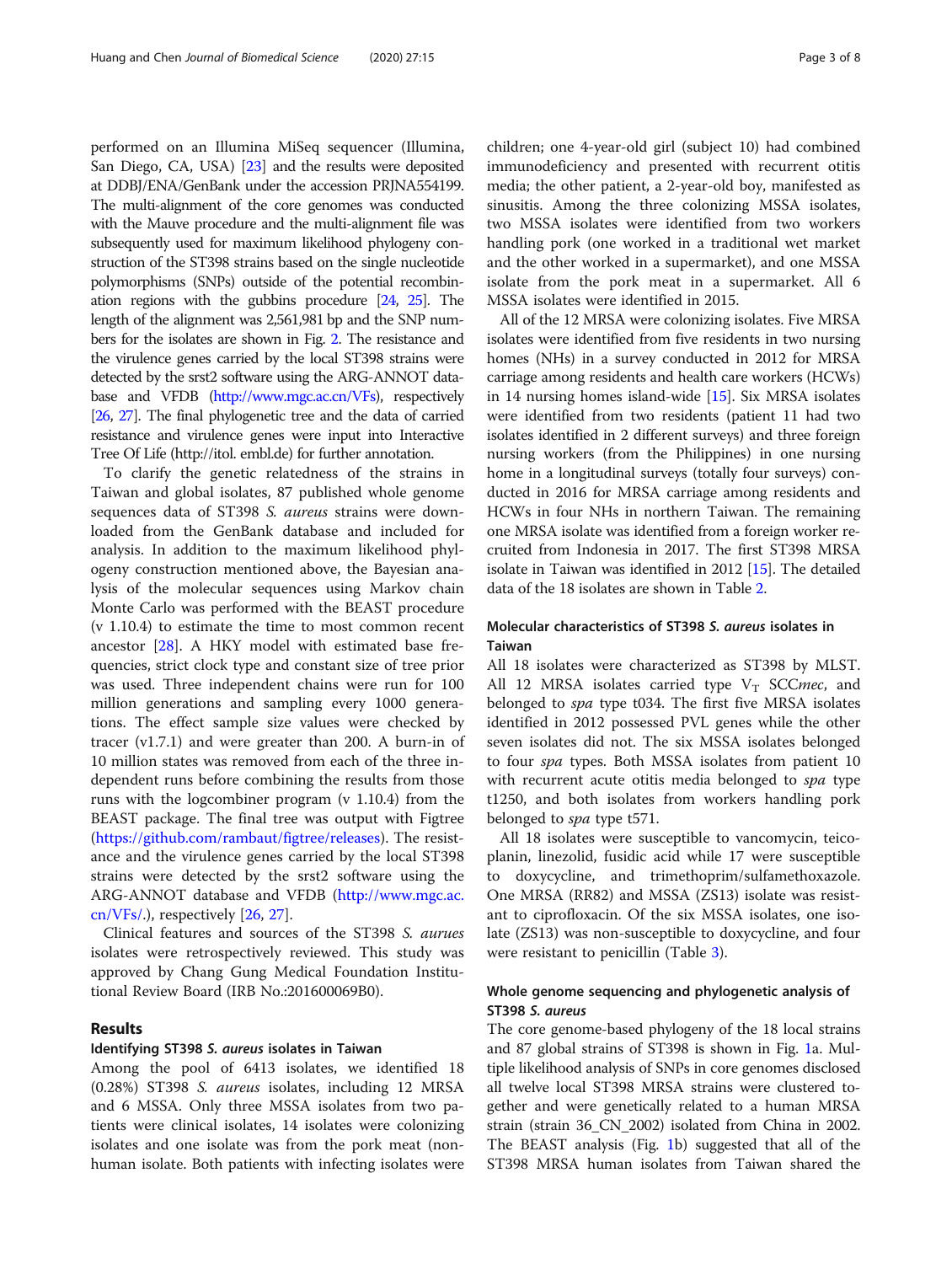<span id="page-3-0"></span>Table 2 Detailed clinical features of the 16 subjects with 18 ST398 Staphylococcus aureus isolates identified in Taiwan

| Strain name           | Subject No. | Year of isolation | Age (years) | <b>Status</b>                   | Remarks                                                         |
|-----------------------|-------------|-------------------|-------------|---------------------------------|-----------------------------------------------------------------|
| <b>RR70</b>           |             | 2012              | 69          | Colonized                       | Survey in 14 nursing homes                                      |
| <b>RR69</b>           | 2           | 2012              | 53          | Colonized                       | Survey in 14 nursing homes                                      |
| <b>RR74</b>           | 3           | 2012              | 63          | Colonized                       | Survey in 14 nursing homes                                      |
| <b>RR82</b>           | 4           | 2012              | 82          | Colonized                       | Survey in 14 nursing homes                                      |
| <b>RR95</b>           | 5           | 2012              | 72          | Colonized                       | Survey in 14 nursing homes                                      |
| AAS1ª                 | 6           | 2015              | -           | Non-human                       | Pork meat in a supermarket                                      |
| AAS9 <sup>a</sup>     | 7           | 2015              | Unknown     | Colonized                       | Survey for pork processing workers                              |
| ZS13 <sup>a</sup>     | 8           | 2015              | Unknown     | Colonized                       | Survey for pork processing workers                              |
| OSSA1032ª             | 9           | 2015              | 2           | <b>Sinusitis</b>                | Cured                                                           |
| OSSA1096 <sup>a</sup> | 10          | 2015              | 4           | Otitis media                    | Combined immunodeficiency, Recurrent otitis                     |
| OSSA1105 <sup>a</sup> | 10          | 2015              | 4           | Otitis media                    | Combined immunodeficiency, Recurrent otitis                     |
| ABR <sub>26</sub>     | 11          | 2016              | 86          | Colonized (resident)            | <sup>b</sup> Longitudinal survey in a nursing home (1st survey) |
| ABR171                | 11          | 2016              | 86          | Colonized (resident)            | (4th survey)                                                    |
| ABR112                | 12          | 2016              | 93          | Colonized (resident)            | (3rd survey)                                                    |
| ABR121                | 13          | 2016              | 29          | Colonized (worker, Philippines) | (3rd survey)                                                    |
| ABR134                | 14          | 2016              | 30          | Colonized (worker, Philippines) | (3rd survey)                                                    |
| ABR180                | 15          | 2016              | 26          | Colonized (worker, Philippines) | (4th survey)                                                    |
| ACR49                 | 16          | 2017              | 27          | Colonized (worker, Indonesia)   | Survey for foreign workers recruited to Taiwan                  |

<sup>a</sup>these 6 isolates were methicillin-sensitive Staphylococcus aureus; others were MRSA<br><sup>b</sup>the frequency of sampling in this longitudinal study was bi-monthly

<sup>b</sup>the frequency of sampling in this longitudinal study was bi-monthly

| Table 3 Antibiograms <sup>a</sup> of the 16 patients with 18 ST398 |  |
|--------------------------------------------------------------------|--|
| Staphylococcus aureus isolates identified in Taiwan                |  |

| Strain name   | Subject No.    | CC | E | P | <b>SXT</b> | D | CIP |
|---------------|----------------|----|---|---|------------|---|-----|
| <b>RR70</b>   | 1              | S  | S | R | S          | S | S   |
| <b>RR69</b>   | $\overline{2}$ | S  | S | R | S          | S | S   |
| <b>RR74</b>   | 3              | S  | S | R | S          | S | S   |
| <b>RR82</b>   | $\overline{4}$ | S  | S | R | S          | S | R   |
| <b>RR95</b>   | 5              | S  | S | S | S          | S | S   |
| AAS1#         | 6              | S  | S | S | S          | S | S   |
| AAS9#         | 7              | Ś  | R | S | S          | S | S   |
| ZS13#         | 8              | R  | R | R | S          | I | R   |
| OSSA1032#     | 9              | R  | R | R | S          | S | S   |
| OSSA1096#     | 10             | R  | R | R | S          | S | S   |
| OSSA1105#     | 10             | R  | R | R | S          | S | S   |
| ABR26         | 11             | S  | S | R | S          | S | S   |
| ABR171        | 11             | R  | R | R | S          | S | S   |
| ABR112        | 12             | R  | R | R | L          | S | S   |
| ABR121        | 13             | S  | S | R | S          | S | S   |
| ABR134        | 14             | S  | S | R | S          | S | S   |
| <b>ABR180</b> | 15             | S  | S | R | S          | S | S   |
| ACR49         | 16             | Ś  | S | R | S          | S | Ś   |

CC clindamycin, E erythromycin, P penicillin, SXT trimethoprim-

sulfamethoxazole, D doxycycline, CIP ciprofloxacin

<sup>a</sup> All 18 isolates were susceptible to vancomycin, teicoplanin, fusidic acid and linezolid

#These six isolates were methicillin-susceptible

common ancestor in 1986 with a human strain (strain 36\_ CN\_2002) isolated from China in 2002 and then were diverged in 2006. These findings suggested that the local ST398 MRSA shared the common ancestor of the isolate from China and had caused local transmission in some long-term care facilities in Taiwan after 2012. Of the six ST398 MSSA isolates, except for two strains (OSSA1096 and OSSA1105) isolated from the child with recurrent otitis media in different time points, the phylogeny of the local ST398 MSSA strains, though all of them were identified in the same year (2015), was very diverse. The number of SNPs between these MSSA isolates could be greater than 550, suggesting different origins of the isolates (Fig. [1](#page-5-0)a). The BEAST analysis suggested that all the ST398 MSSA isolates but the strain of ZS13 were derived from another ancestor in 1974, which was shared by some human isolates from France, United States and China between 2007 and 2009. The details of the comparative genomics of the ST398 strains were provided (Fig. [1](#page-5-0)).

The distributions of the virulence and resistance genes carried by these strains are displayed in Fig. [2](#page-5-0). The resistant profile was distinct between MRSA and MSSA isolates while the toxin profile was relatively similar between both groups of the isolates. All 12 MRSA isolates were found to lack the tetM resistance gene and contain the immune evasion complex (IEC) genes, including chp, scn, and sak, which are genetic determinants previously associated with human origin and adaptation, thus suggesting a non-livestock-associated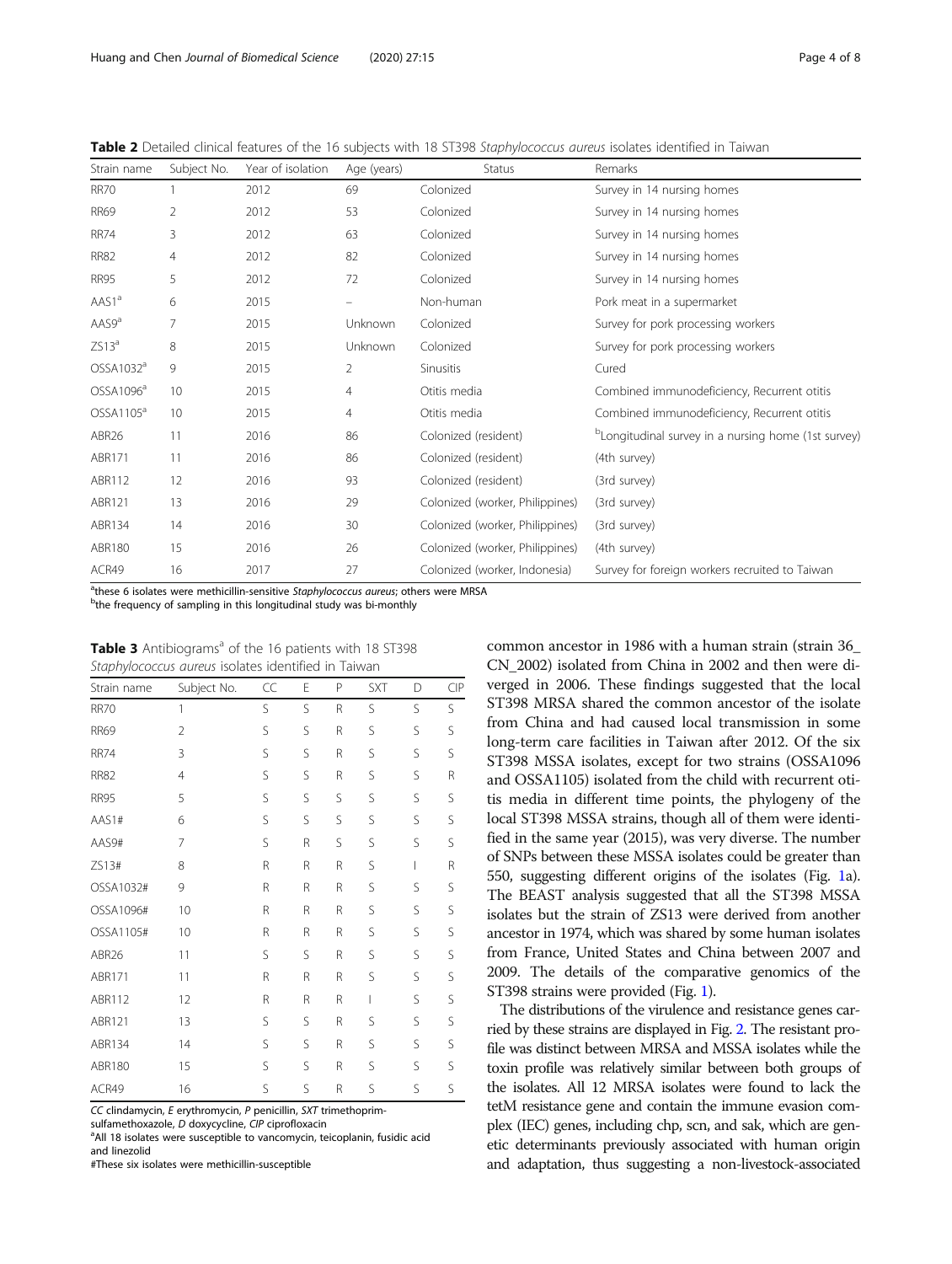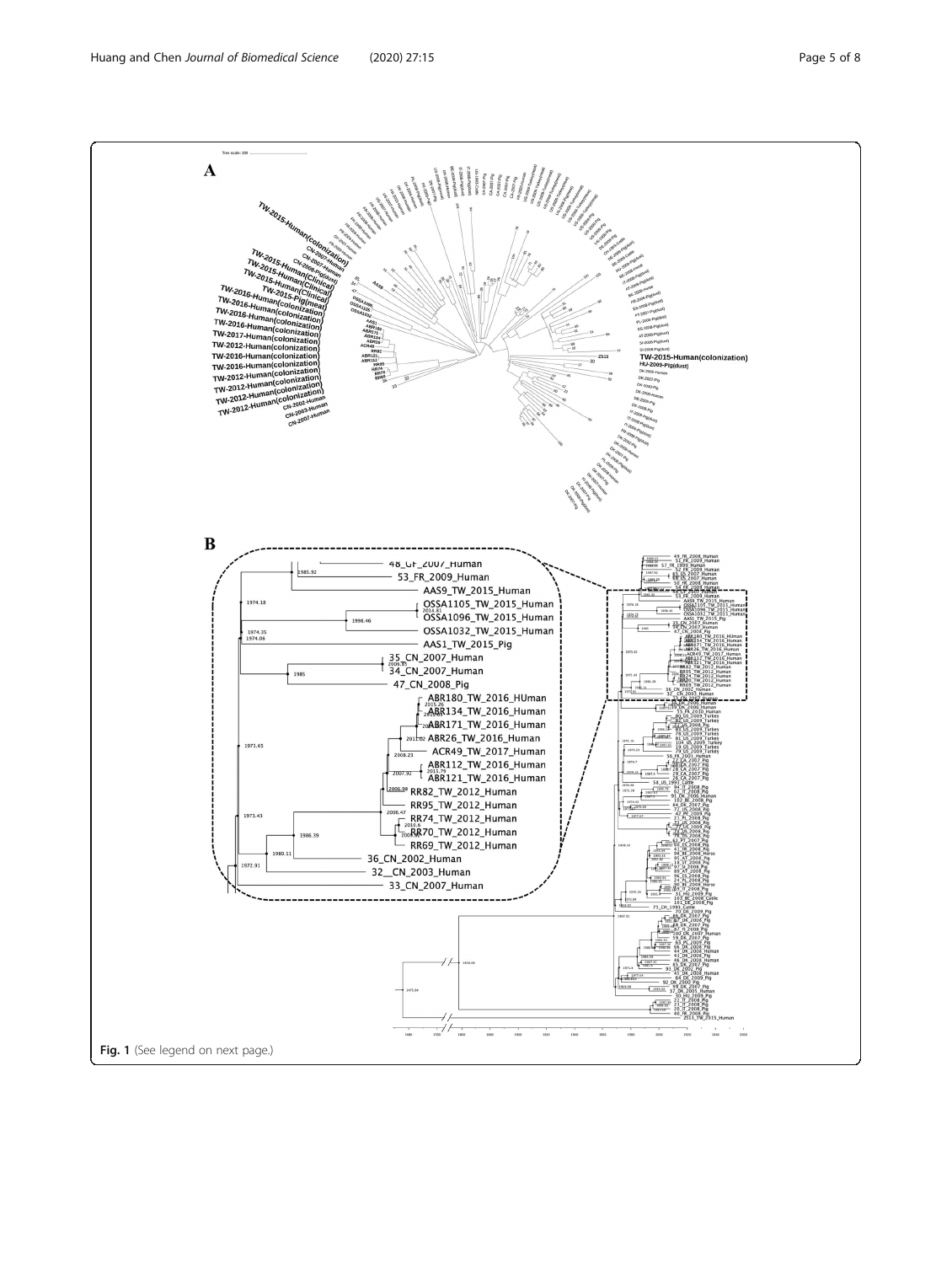<span id="page-5-0"></span>(See figure on previous page.)

Fig. 1 a Maximum likelihood phylogenetic analysis of 18 ST398 Staphylococcus aureus isolates from Taiwan based on single nucleotide polymorphisms in the core genomes. 87 global ST398 isolates were included for comparison. All 12 local ST398 human MRSA strains were clustered and were genetically related to a human MRSA strain (36\_CN\_2002) isolated from China in 2002. The phylogenetic tree was produced by gubbins procedure using the multi-alignment file of all ST398 genomes generated by Mauve procedure and finally annotated in the tree of life website (Methods for detailed description). **b** The estimated time to most common recent ancestor among the ST398 strains with the BEAST program. The phylogenetic tree of isolates from Taiwan and China were amplified for more clear display. All of the ST398 MRSA human isolates from Taiwan shared the most common recent ancestor in 1986 with the strain of 36\_CN\_2002 from China in 2002. All ST398 MSSA isolates but the strain of ZS13 shared the most common recent ancestor in 1974 with some isolates from France, United States and China identified between 2007 and 2009. Abbreviation: AT, Austria; BE, Belgium; CA, Canada; CH, Switzerland; CN, China; DE, Germany; DK, Denmark; ES, Spain; FI, Finland; FR, France; GF, French Guiana; HU, Hungary; IT, Italy; NL, The Netherlands; PE, Peru; PL, Poland; PT, Portugal; SI, Slovenia; TW, Taiwan; US, United States

origin. All but 2 MSSA isolates (AAS1 and ZS13) were found to be human adapted. Strain ZS13, which was identified from a worker handling pork in a traditional wet market, had abundant resistant genes but was completely absent for the IEC genes, suggesting a livestock-associated MSSA isolate. Strain AAS1, identified from the pork specimen, had sak gene but absent for tetM determinant, scn gene and chp gene, implying a potential livestock-associated.

# **Discussion**

To our knowledge, this is the first report focusing on MRSA ST398 in Taiwan. In this study, the first ST398 isolate was identified in 2012 from a resident in one nursing home in a survey conducted in 2012 for MRSA carriage [[19\]](#page-7-0), which suggests that ST398 existed in Taiwan since 2012 or earlier. Also, though the S. aureus isolates collected between 2012 and 2017 in our laboratory only accounted for 15.7% of the pool of 6413 S. aureus isolates which were collected between 1995 and 2017, all the 18 ST398 isolates in this study were

identified since 2012, suggesting the identification increased markedly recently in Taiwan.

MRSA ST398 was first identified as a LA-MRSA and prevailed in Europe, then in the North America but rarely reported from Asian countries [\[1](#page-7-0)–[4\]](#page-7-0). Human infections of LA-MRSA ST398 have been reported, particularly from Europe, since first identified from pigs [\[3](#page-7-0), [4,](#page-7-0) [29](#page-7-0)–[31\]](#page-7-0) and may manifest from a minor infection of skin and soft tissue infection, to life-threatening events of necrotizing pneumonia, bloodstream infection and endocarditis, even resulting in subsequent lethality. LA-MRSA has become an important cause of skin and soft tissue infections (SSTIs) in previously healthy individuals in European countries with a low prevalence of MRSA [[29](#page-7-0), [30](#page-7-0)]. The strains can also cause several difficult-to-treat infections and even death in patients with or without exposure to livestock [\[32](#page-7-0)–[34](#page-7-0)].

The prevalence of LA-MRSA among pigs in Asian countries varied widely by geographical locations [\[1](#page-7-0), [2](#page-7-0)]. In most Asian countries, LA-MRSA isolates belong to

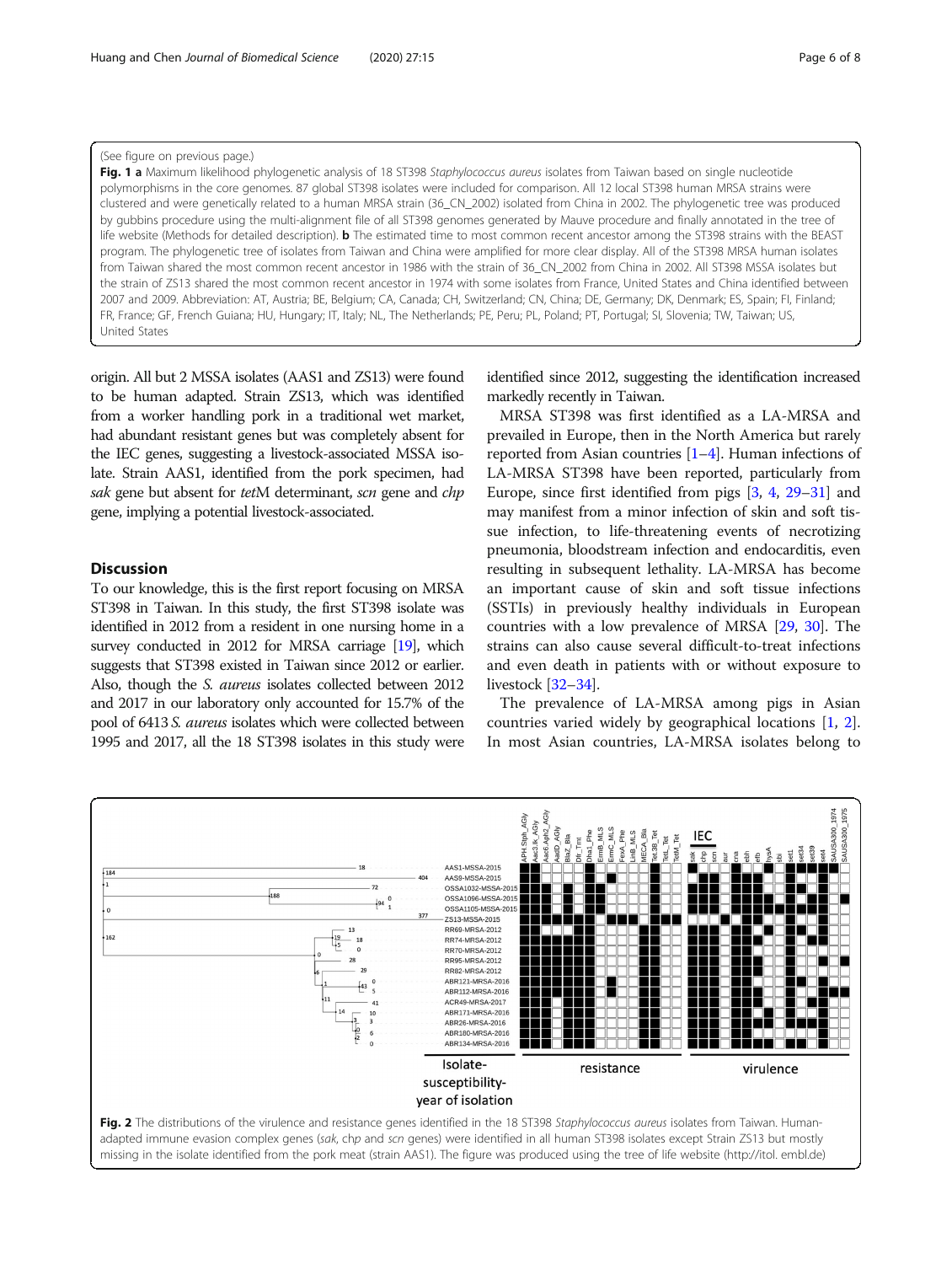ST9, but with different molecular characteristics [[1,](#page-7-0) [2](#page-7-0)]. LA-MRSA ST9 was rarely reported to be associated with human diseases at present [\[35](#page-7-0), [36\]](#page-7-0). In a lately report from Taiwan [\[18\]](#page-7-0), LA-MRSA ST9 was identified in 0.24% of 3328 human MRSA clinical (infecting) isolates collected from 1998 to 2012 islandwide. However, LA-MRSA ST398 was rarely identified from Asian countries and only reported from Korea (in commercial pigs) [\[5,](#page-7-0) [6](#page-7-0)], Singapore (in experimental pigs in a hospital research) [[7](#page-7-0)], Japan  $[8-10]$  $[8-10]$  $[8-10]$  and Thailand  $[11]$ .

Human-adapted ST398 isolates, genetically different from LA clones, often cause life-threatening infections and share some genetic features for the adaptation to humans as hosts [[12](#page-7-0)–[14](#page-7-0), [34\]](#page-7-0). Almost all previously reported human-adapted ST398 isolates are MSSA [\[12,](#page-7-0) [37\]](#page-7-0). Lately, eight cases, of which six were severe and two were fatal, infected with ST398 CA-MRSA without connection to livestock were reported from China [\[12](#page-7-0)]. Genomic analysis revealed that these highly infectious ST398 CA-MRSA isolates evolved from human-adapted methicillin-susceptible clones. Similar severe, even fatal, cases were also reported from Japan [[8](#page-7-0)] and Australia [\[38\]](#page-7-0). This strain seemed to be spreading internationally and needs further surveillance and monitoring.

In this study, only three MSSA isolates from two children were infecting isolates and all three isolates were genetically human-adapted by WGS analysis, as reported from China [\[12](#page-7-0), [37\]](#page-7-0). Both pediatric patients presented with respiratory tract infections, including acute otitis media and sinusitis. In contrast, all 12 MRSA ST398 isolates in the present study were colonizing isolates. No invasive diseases caused by these ST398 strains were identified yet in Taiwan.

In this study, toxin profiles showed that all 12 MRSA ST398 isolates and four of six MSSA ST398 isolates were human-adapted while only two MSSA ST398 isolates from a worker handling pork in a traditional wet market and a pork meat, respectively, were potentially livestockassociated, suggesting that LA-S. aureus ST398 isolates were still uncommonly circulating but potentially existed in Taiwan. Multiple likelihood analysis of SNPs in core genomes revealed that all twelve local ST398 MRSA strains were clustered together and when compared with 87 global ST398 strains, they were phylogenetically related to a strain identified from China in 2002. The further BEAST analysis (Fig. [1b](#page-5-0)) showed that all of the ST398 MRSA human isolates from Taiwan shared the common ancestor in 1986 with the human strain isolated from China in 2002 and then were diverged in 2006.

Of noting, five MRSA isolates were identified from five residents in two nursing homes (NHs) in a survey conducted in 2012, and so did for six MRSA isolates from two residents and three health care workers in one NH in a longitudinal survey conducted in 2016 in northern

Taiwan. These findings suggest that MRSA ST398 might have been circulating in some NHs recently in Taiwan. In contrast, the phylogeny of the six local ST398 MSSA strains, though all isolated in the same year (2015), was very diverse except for two isolates from a single subject in different time points, which suggest that these isolates might have different origins and might be unrelated to each other (no local transmission). These findings were supported by the BEAST analysis.

There are several limitations of this study. Firstly, since all the ST398 S. aureus isolates identified and characterized in this study were only from our research collection, further studies are needed to figure out the whole perspective of ST398 S. aureus in Taiwan. Secondly, the nature of present study is retrospective, so in addition to four foreign workers (three from the Philippines and one from Indonesia), the detailed traveling history of going abroad could not be identified exactly from the case patients as well as their household members. Thus, whether the isolates of ST398 from these patients were imported or not cannot be traced clearly.

# Conclusions

Though still uncommon, ST398 S. aureus strain was identified in Taiwan since 2012. Among the ST398 S. aureus isolates identified in Taiwan, most isolates, particularly MRSA, were human-adapted, though few isolates were potentially livestock-associated. Local transmission of human-adapted MRSA ST398 strains have occurred in some nursing homes in Taiwan after possibly imported from China. Further surveillance of local MRSA molecular epidemiology is needed.

#### Abbreviations

CA: Community-associated; HCW: Health care worker; IEC: Immune evasion complex; LA: Livestock-associated; MRSA: Methicillin-resistant Staphylococcus aureus; NH: Nursing home; PFGE: Pulsed-field gel electrophoresis; PVL: Panton-Valentine leucocidin; SCC: Staphylococcal cassette chromosome; ST: Sequence type

#### Acknowledgements

Not applicable.

#### Authors' contributions

YCH designed the study, applied the grants, providing the laboratory works, analyzed and interpreted the data and writing the manuscript. CJC analyzed and interpreted the data. All authors read and approved the final manuscript.

#### Funding

This study was supported by a grant from Ministry of Science and Technology, Republic of China (MOST 105-2314‐B‐182A‐138) and a grant from Chang Gung Memorial Hospital (CMRPG3F1852).

#### Availability of data and materials

The data that support the findings of this study are available from the corresponding author upon reasonable request.

#### Ethics approval and consent to participate

This study was approved by the Institutional Reviewing Board of Chang Gung Memorial Hospital.